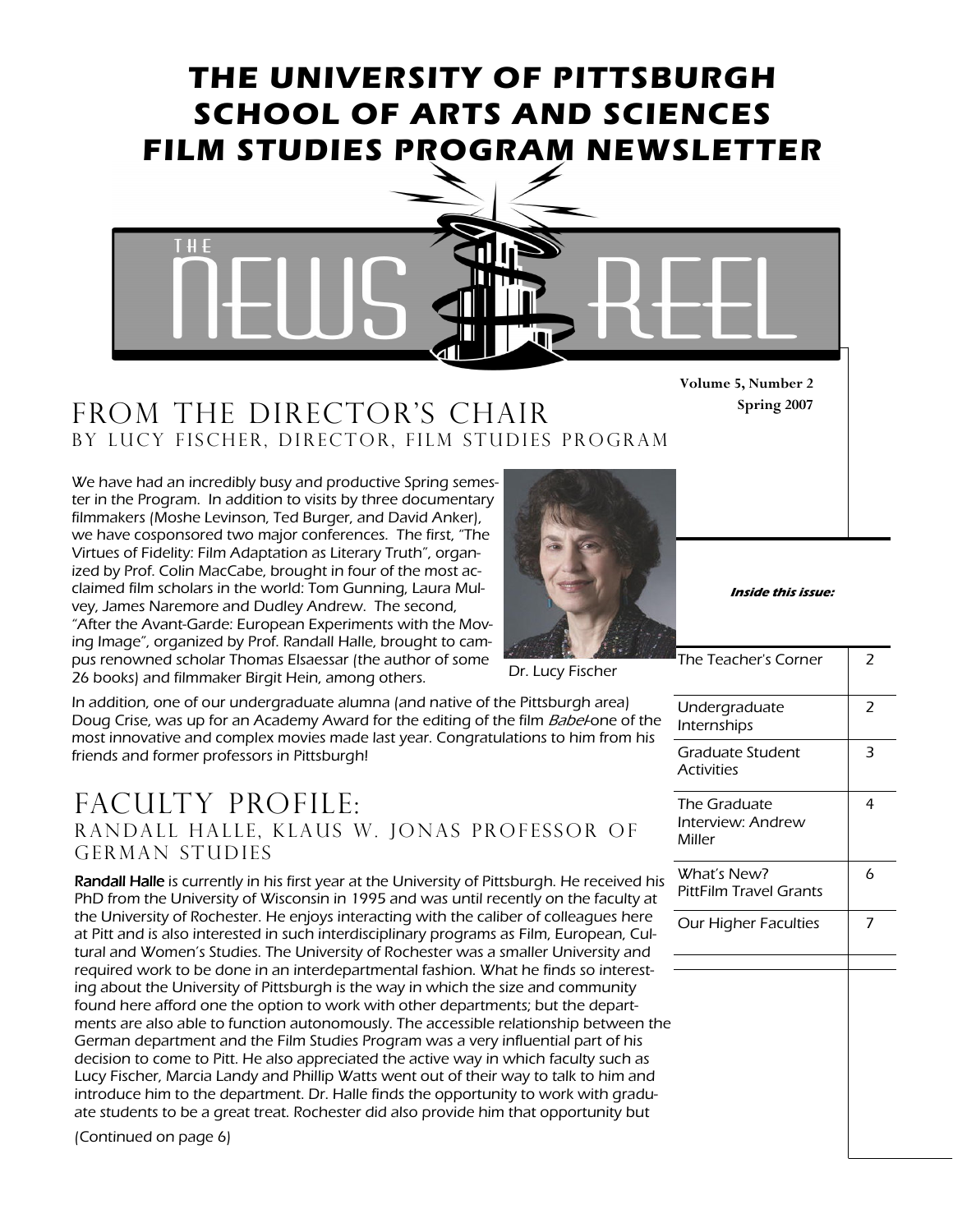# The Teacher's corner: Amy Borden & Amanda Ann Klein

Teaching Assistants Amy Borden and Amanda Ann Klein were both honored with a 2006 English Department Distinguished Teaching Award for TAs.

Amy Borden earned an MA in film at the University of Iowa in 1999 and was the program director for Oak Street Arts/Cinema, a film arts and education non-profit in Minneapolis, before returning to graduate school at the University of Pittsburgh. She's currently researching her dissertation, "Luminosity, Belief and the Film Image," a study of the confrontation between biology and technology within cinematic perception.

Amy has been a teaching assistant at the University of Pittsburgh for five years, from 2002-2007. Amy's pedagogical goal is for "students to experience the classroom as a conversation informed by ideas thought through by each contributor rather than as a space to simply

rehearse the concepts they've learned as a series of 'correct readings and usage.'" In past film classes Amy has had her classes do group photo projects animated through PowerPoint. Constructing this narrative gives students a concrete basis for the formal techniques they learn about in film studies courses. Amy finds that when organizing ideas for lectures and discussions she needs to make them more accessible, without diminishing their complexity, causing her to continually re-think her own scholarship and its methods.

Amanda Ann Klein is finishing up her 7th year as a graduate student at the University of Pittsburgh. She has recently accepted a position as Assistant Professor in the English Department at East Carolina University. Her dissertation is a case study of 1990s ghetto action films and a theorization of how and why film cycles form. She has published essays on Deadwood,

# Undergraduate Internships

The University of Pittsburgh's Film Studies Program encourages all undergraduate students to do at least one internship during their career at Pitt. Here are some reports from students who have.

Patrick Dahl, currently a senior, worked on the film Mysteries of Pittsburgh for eight weeks as a Production Office Intern. He was responsible for answering the phones and handling faxes. Each day revolved around call time for the cast and crew, so depending on what time the vans were scheduled to leave from the hotel to the set, he would distribute maps, weather forecasts, script changes, special instructions and memos to the crew mailboxes. Patrick was

fortunate enough to spend a few days working with the set dressers as well. He was involved with the creation of the book store where the main character works. Rather than renting a book store, the film rented a vacant spot at a mini-mall while the set dressers spent two weeks creating shelves and stocking them with books. This was a tedious, but necessary, endeavor that took about 8 people working nonstop to complete in time. There were around 9 pallet-sized boxes of books that needed to be distributed and scattered around a store, designed to be a low-rent kind of establishment. Patrick was also able to spend a day as an extra, and another day working with the construction team in their ware-

Veronica Mars, Godard and teen subcultures.

Amanda is currently in her sixth year teaching. She taught for two years during her MA degree and four years thus far in her PhD work. Amanda explains that she enjoys teaching her students, "through multiple historical, theoretical and generic frameworks; no subject can be wholly defined or understood through a single lens." Amanda prefers to have her students engaged in an active dialogue between themselves and the text as opposed to utilizing a pure lecture format. In her Introduction to Film Genres course Amanda has had her students examine film advertising and then analyze the way in which its various elements contribute to the given film's meaning-making potential. She believes that students already know how to read films and she feels her role in introductory film courses should be to help them expand this knowledge.

#### house.

Jon Dieringer worked as an intern in the production office of Mysteries of Pittsburgh. His duties included making copies, going on runs, answering phones, and just generally being there to help people out. Sometimes more interesting opportunities came up such as taking the production supervisor apartment hunting or making a mix CD of songs being considered for the film. He was also generally free to visit the set. Jon was later hired as an accounting clerk for the production. In conjunction with the internship Jon also did an independent study which involved an overview of the film production process

(Continued on page 7)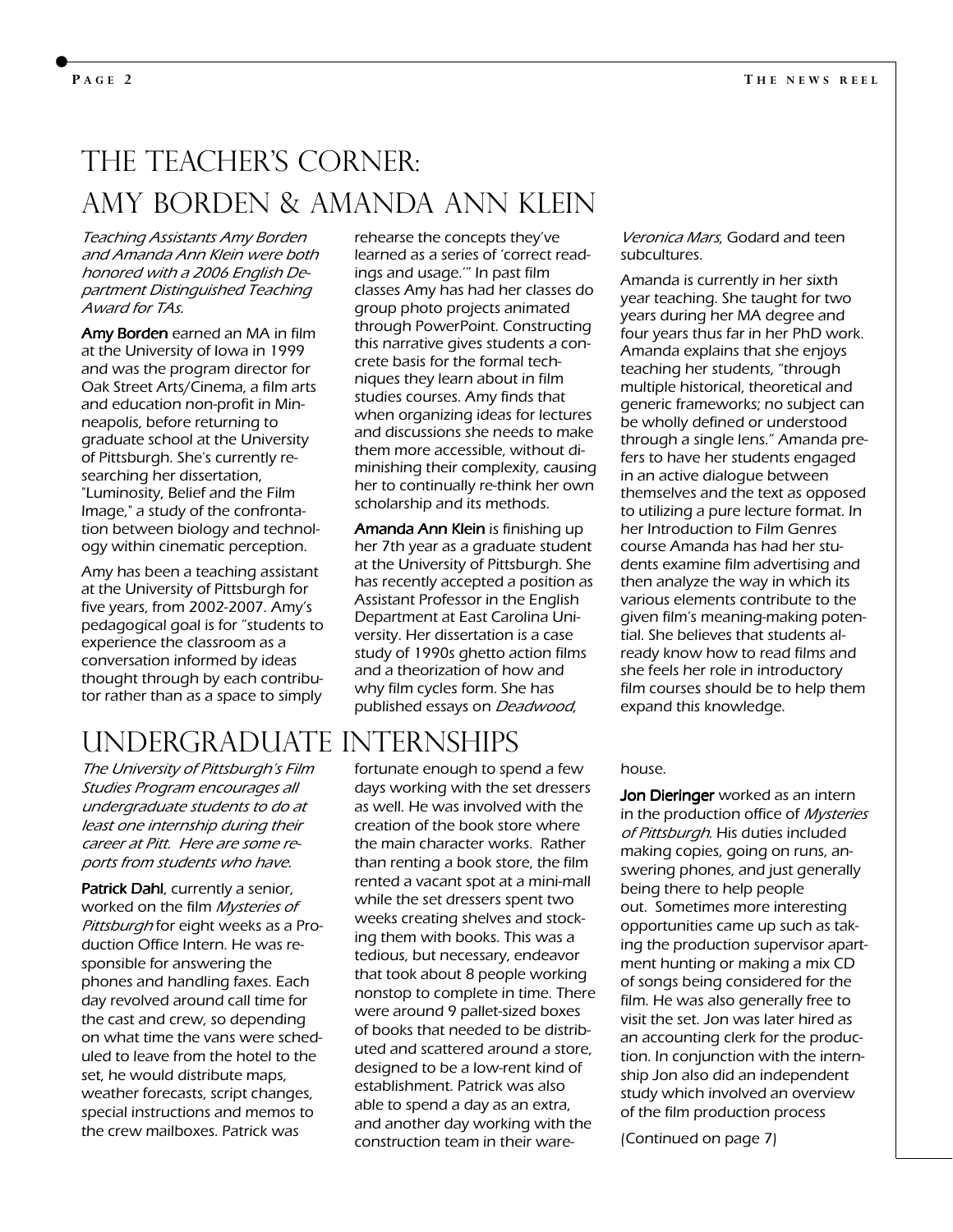# Graduate student activities

Tanine Allison recently presented two papers on digital special effects and realism. At the Literature/Film Association Conference at Towson University in November, she presented "Representing (Virtual) Reality: Linklater's Adaptation of A Scanner Darkly," which discusses the film's digital rotoscoping aesthetic as representative of the film's blurring of the distinction between reality and illusion. At the SCMS conference in Chicago in March, Tanine presented "More than a Man in a Monkey Suit: Andy Serkis, Motion Capture, and Digital Realism," which examines the motion capture process used in Peter Jackson's recent King Kong in relation to possibilities for cinematic realism in the digital age. An earlier version of

this paper was given for Critical Exchange's Works-in-Progress series at Pitt in February.

Devan Golstein presented his paper entitled, "Bodies at Rest, Bodies in Motion: The Early Cinematic Corpse as Agent of Attraction" at the Society for Cinema and Media Studies conference in March. Devan argues that cinematic representations of the corpse in early cinema can be characterized as a part of what Tom Gunning (1986) has called the "cinema of attractions." In particular, he argues that The Great Train Robbery (1903) uses the corpse to shock and astonish the audience by providing ample visual cues—often to the point of redundancy—that produce judgments or reminders of

inanimacy. He turned to evolutionary and cognitive psychology to help contextualize human reactions to inanimate human bodies (i.e., corpses), and to provide detail about the shock response.

Kyle Stevens attended the Society for Cinema and Media Studies conference in March and presented "Acting and Subtext in Mike Nichols' Films." Through an analysis of select films made by director Mike Nichols, he reconsiders various issues related to performance. In particular, he offers definitions of terms that help articulate the conditions at stake in a discussion of the actor as artist/ author: the notion of "transparency" and the creation of character.

## Graduate Respondents for the Virtues of Fidelity: FILM ADAPTATION AS LITERARY TRUTH CONFERENCE

There are a number of Pitt graduate students who participated as respondents for the "Virtues of Fidelity: Film Adaptation as Literary Truth" conference held on March 23<sup>rd</sup>, organized by Professor Colin MacCabe. The conference featured distinguished speakers Dudley Andrew from Yale University, Tom Gunning from the University of Chicago, Laura Mulvey from the Birkbeck University of London and James Naremore from Indiana University. The conference organizers would like to thank Vladimir Padunov and Jennifer Florian for their invaluable contributions to the planning and execution of the conference. More information can be found at the conference website: http://www.pitt.edu/~filmst/ FilmAdaptationConference/ index.html

Kathleen Murray is a PhD student at the University of Pittsburgh. She received her MA in media studies from The New School. Her schol-

arly interests include genre, spectatorship, and theories of play. Kathleen also acted as a co-organizer for the conference.

Alison Patterson is a doctoral student and teaching fellow in the Department of English. She received her Master's degree in Cinema Studies from Tisch School of the Arts, New York University. Her interests include politics and film, the history of the film image and images of history, and cinematic surrealisms. Her current project, "(Un)Making Sense of History," examines absurd cinematic representations of historical events.

Shelagh Patterson is currently working toward her doctorate degree in English: Critical and Cultural Studies at the University of Pittsburgh. She received her MFA in Creative Writing, Poetry from the City University of New York's Hunter College. She is a recipient of the Bronx Writers' Center's Literary Arts Fellowship and Residency and a Cave Canem Fellow. Her poems have appeared in anthologies, newspapers, magazines, journals, experimental theater, and a feature film.

Kyle Stevens is a PhD candidate in English at the University of Pittsburgh. He is currently writing his dissertation, an analysis of the political significance of acting, expression and emotion in the films of director Mike Nichols.

Rick Warner is a PhD student at the University of Pittsburgh. His publications include "Shocking Histoire (s): Godard, Surrealism, and Historical Montage," in Quarterly Review of Film and Video, and "Smoke Gets in Your Eyes: Hou Hsiaohsien's Optics of Ephemerality," in Senses of Cinema. He holds a Master's degree in Film Studies from Emory University. Rick also acted as a co-organizer for the conference.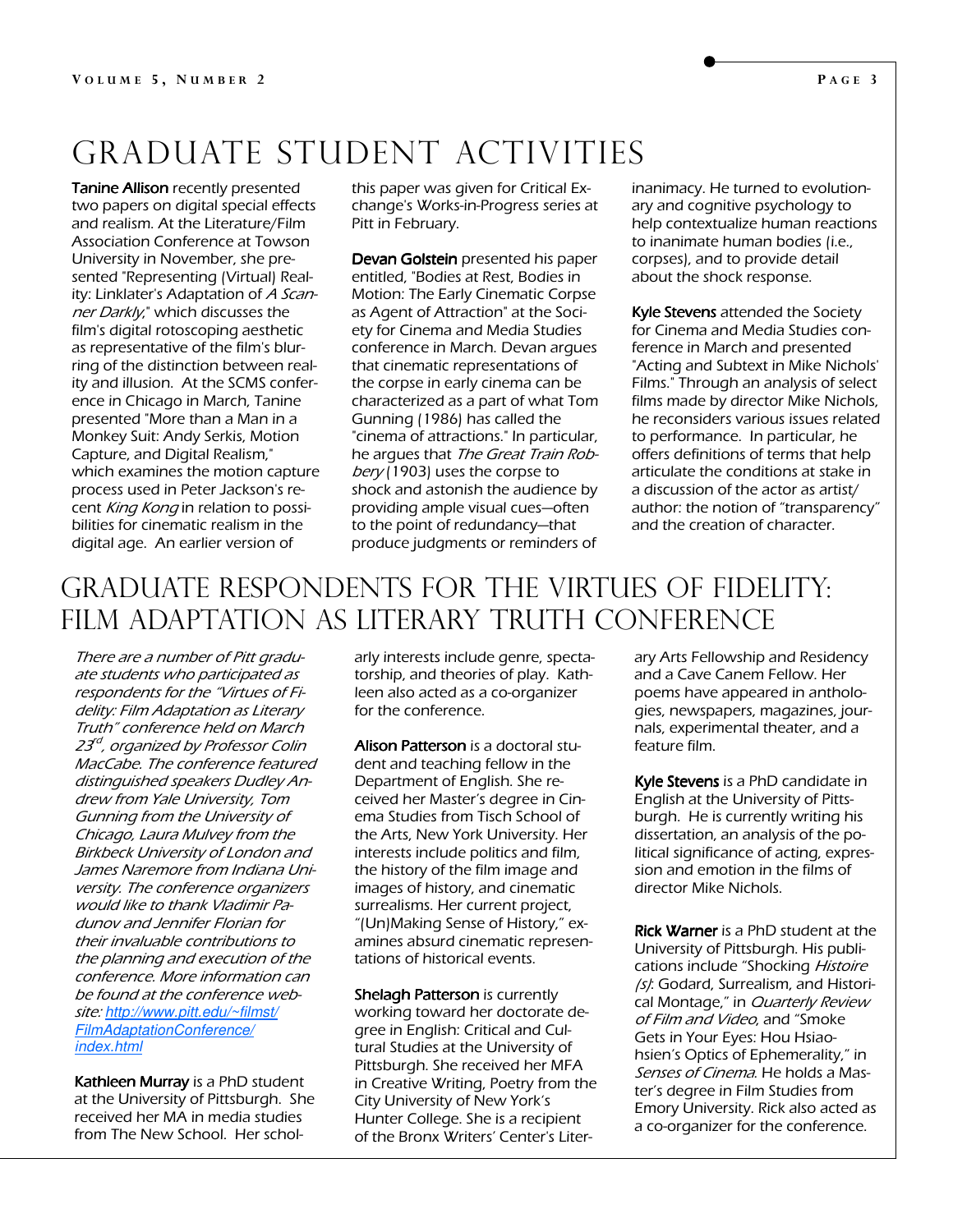## THE GRADUATE Interview: Andrew Miller

Andrew Miller received his PhD in English/Cultural and Critical Studies from the University of Pittsburgh in 2003 and his MA in Film Studies from the University of Iowa in 1996. He has published work on early cinema, and is currently completing a manuscript on the history of the sports film genre. He is Assistant Professor of Media Studies and Digital Culture at Sacred Heart University in Fairfield, Connecticut where he teaches both production and film history/ theory courses.

Nathan Koob is a second-year MA student in the University of Pittsburgh's English Department/Film Studies Program. He is editor of The News Reel and currently acts as Chief of Operations for The Cinematheque. In May 2005 he received his BA from Oklahoma State University.

NK- I saw from the website at Sacred Heart that you started in production and was wondering if you could talk about what you've done and how you think that it informs your other work.

 $AM - S$ ure, I graduated from the University of Michigan in 1987 and after that I got into a car and drove to California because I wanted to work in the movies and I finally got a job on a low-budget horror film, Bride of Re-Animator (1990). I had a job as a production assistant where you're just doing a little bit of everything from helping build sets to moving actors and actresses around and my favorite job was as a cockroach wrangler for a day.

#### NK - <laughs>

AM - We didn't have enough money for a lot of cockroaches so after each take I would have to get all the ones that were running around on the floor to make sure we would have them for the next take because we couldn't afford to lose them. Then I got into the Director's Guild of America assistant director training program and I worked as a trainee on television and film, T.V. series like Dear John and for a short period I did *L.A. Law*. As far as feature films the biggest one was The Doors (1991) and worked on Final Analysis (1992) with Richard Gere and Kim Basinger; those are some of the big ones. I did a whole season on Beverly Hills 90210. It was great for a while but then I found that I didn't like what I was doing. When you're an assistant director you're sort of on-set management and you don't get much creative input. You're in charge of the extras so on 90210, for example, all the people walking in the hallways and the back alleys, that guy who stops to get a drink of water – that was me. I told him to do that.

I always thought that I had wanted to teach so I thought that I would leave production. I was getting less satisfied with what I was doing and I went back to school looking to get a degree in film studies. I started at the University of Iowa and got my Master's there. It was a great program but when it came to thinking about my dissertation work I looked around and wasn't sure that there was somebody at Iowa who fit in with the work I wanted to do. By the time I left Iowa I figured out what it was I wanted to do, which is to do research around the intersection of sports and film. I am particularly interested in the sports film genre which in some ways did not exactly exist at the time and, even still, it barely exists as an academic

subject because people rarely talk about it.

But coming back to your original question, the way in which my history in production informs my work is that whenever I teach or watch movies, when I talk about the formal elements, it really relates to the production tradition that comes out of being on sets for six or seven years. When I'm talking about miseen-scène I'm talking about the art directors and the production designers and what they have to work with, what they have to do. One of my big issues with the Film Art textbook is that Bordwell and Thompson keep putting lighting as part of mise-en-scène, which comes out of a stage tradition; but, for me, when you go on set the cinematographer is in charge of lighting. When I talk about cinematography that is where I talk about lighting. Even if maybe formalistically you might want to put lighting somewhere else, the cinematographer and the gaffer, are the ones lighting the set, so for me it clearly can't be put somewhere else. When I teach I very often bring in a camera, even in a film analysis class, and do a little demonstration so that students can see a concrete relationship between filming and the things we are talking about. As a segue, my department is a department where we do both theory and practice so I teach history of theory classes and I also teach production courses. In my theory class there could be a production element and in the production class I certainly teach theory. So is that a really long answer?

 $NK - No$ , it's fine. It actually starts off on a few other questions I have. For instance, I was wondering if you

(Continued on page 5)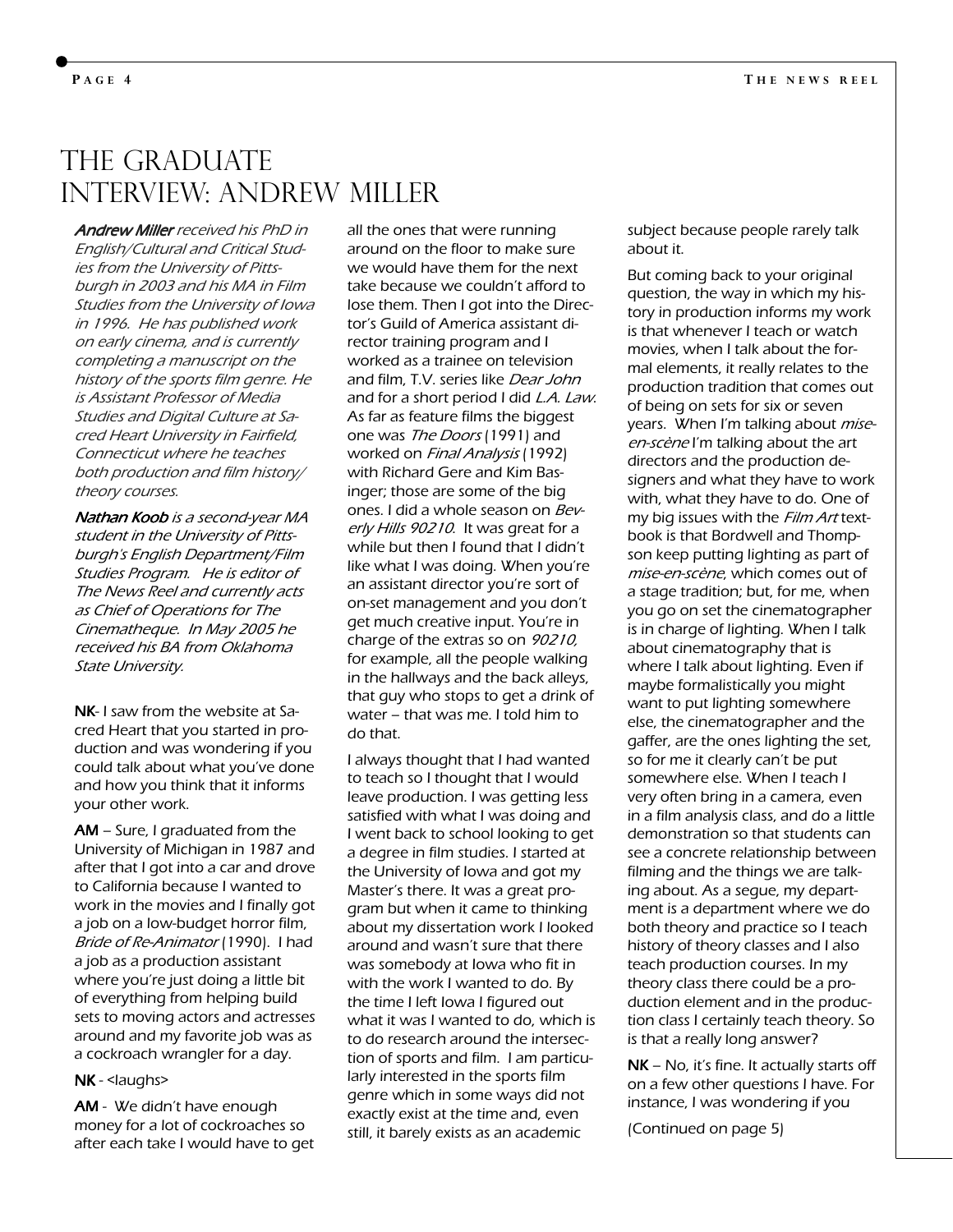#### THE GRADUATE (CONT. FROM PAGE 4)

could talk about the work you are doing on the sports genre.

 $AM - I$  have a chapter coming out in a book this month, a cultural studies book on the American Dream and I have a chapter on the formation of what I call the Athletic American Dream and how that is mediated primarily through cinema. I have another article coming out in the Journal of Popular Culture on college football movies of the 1930s and how during the Great Depression college becomes a kind of perfect utopian space because it is clearly a fantasy world in that it's free from most of the economic realities of the day. It also has these divisions of upper class life while at the same time it's not connected with big business and money. Where that latter issue does come in is the issue of amateur versus professional athlete; so the college athlete as privileging the amateur ideal, sports for its own sake, has a resident appeal within a moment of US history when big business and capitalism are suspect. My book project is finally coming around; the proposal has been accepted. The book is basically a cultural history of the sports film genre. You could say it's a film genre book. What I have wanted to do, and what's not out there, is a book on the sports genre. There are things out there on baseball films and there's a book on sports and cinema (by Aaron Baker) but neither one consider it from a genre perspective. So it has the opportunity of being one of the first books, if not the first, that talks about this as a genre with a history. I talk about the different periods, changes in the genre and how they represent changes in the culture. In sports and media a lot more things have come out in the last five years.

When I was graduating there was nothing. There was always sports history but, when you said it, sports media people would look at you blankly. You could imagine the stereotype of academics; you don't think of them as being athletes. When you go to SCMS any given year there might be one panel but if you go to the PCAACA conference, for example, there will be a lot now about sports and television, sports and film, sports and other media generally and there's a lot more of that going on.

 $NK -$  Knowing that the Film Studies Program here is in English and seeing that your PhD is in Critical and Cultural Studies, I was wondering if you find any significant differences from Pitt in your current department which is Media Studies and Digital Culture if I'm not mistaken?

 $AM - Yes.$  As a graduate student I was always interested in teaching. I was the kind of person who went to graduate school interested in being a teacher. I was interested in going to a smaller program and that's where I ended up. Even though I got a degree in Cultural and Critical Studies I always considered myself a film person. At Iowa I was in Communications because it was a film studies program within the Communications Department. I took a job in a department that's media studies, so it's not just film; it's film, television, broadcast media and digital culture (which relates to another major we have which is kind of a new media major; it's called communications and technology studies). It has worked out really well for me because in addition to my interest in film and film studies, due to my experience working in production I've been interested in working with the production of digital media. I teach

film classes. I also teach more general classes in media studies but I also teach a sports media and culture class which is taking on my book subject but not just talking about film. My book is really about the film genre but my class talks about sports, TV, film and the internet.

As far as production, I'm teaching digital video classes which are digital filmmaking classes. I'm giving a paper in April at the popular culture conference on the current TV series Friday Night Lights and the commodification of high school football. I decided not to use Friday Night Lights, the movie, because I felt the TV series offered different things to talk about. I should also mention that I'm the interim chair of the department this year and we're a growing department. We just hired a new faculty member last year and are hiring another one this year.

 $NK - You're hiring two new posi$ tions within the department?

 $AM - Oh$ , yeah, we hired two new people but one is really a replacement and one is a new hire.

 $NK - Well$ , that's still great for the department.

 $AM - Y$ eah, it's a place that's pretty strong. I also wanted to mention, at Sacred Heart I designed, developed and now run the media studies digital culture digital media lab. We didn't have that when I got there. It's something that I like doing and that's fun to do.

NK – Michael Aronson had told me that he was one of the first people to start teaching at Pittsburgh Filmmakers and was wondering if you were involved with

(Continued on page 8)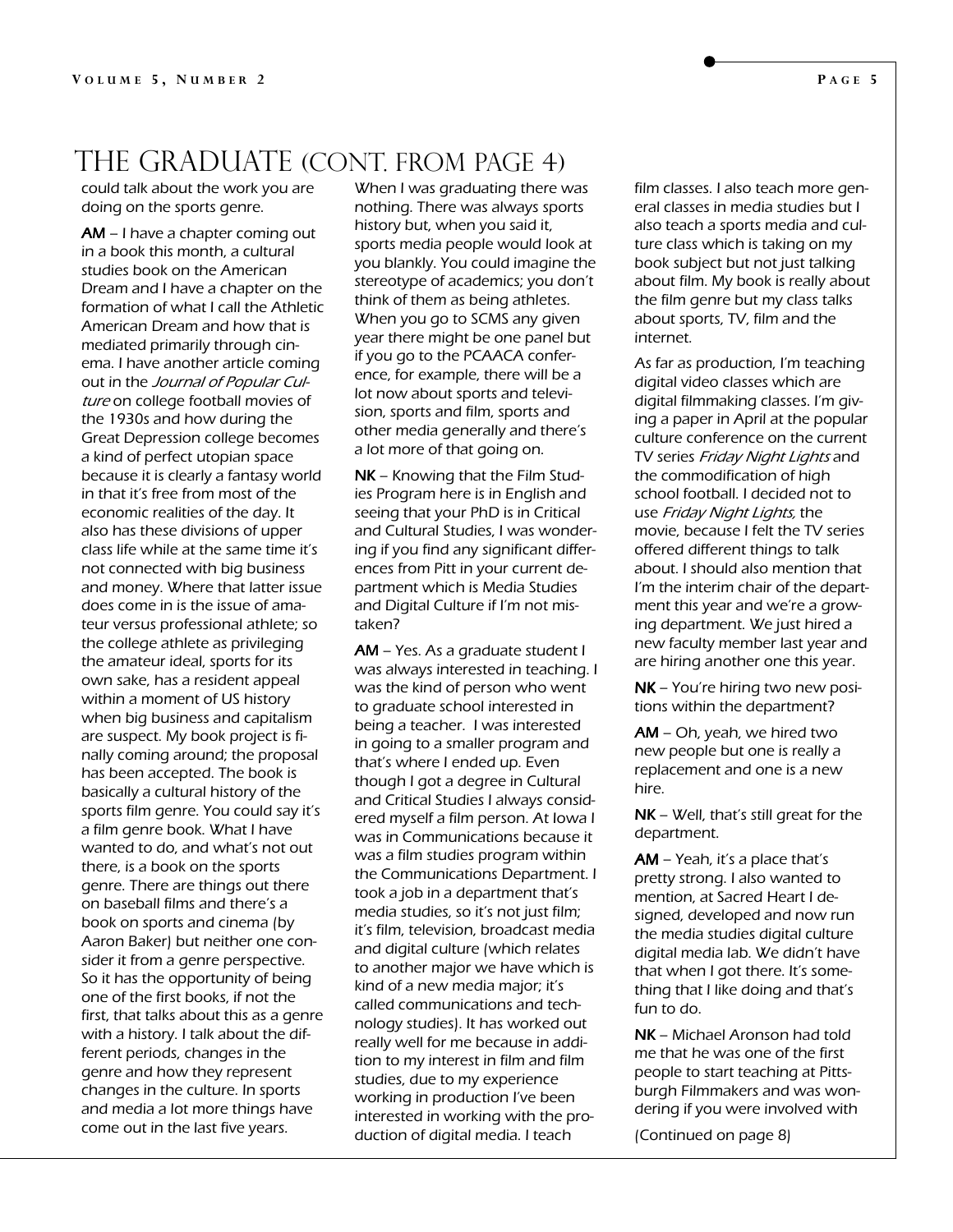## WHAT'S NEW? PITTFILM TRAVEL GRANTS

Over the last decade, the Media Resource Center (located at Hillman Library G-20) has acquired the single largest collection of Russian films (DVDs and videotapes) outside of Russia along with a huge collection of Eastern European films. Due to the sensitive and rare nature of many of these films, they remain unavailable for ILL requests and any requests to have copies made are automatically denied. Last year Nancy Condee had the idea to start the Pittfilm Travel to Collections Grant so that the archive could become more available to scholars from other universities.

The grant brings in two scholars for three days who are given access to the collection. The grant currently provides \$1,000 for expenses though the committee would like to raise that amount to \$1,200 for next year. The funds are provided by the Center for Russian and East European Studies, the Department of

Slavic Languages and Literatures, and the Film Studies Program. The applicants were chosen by a committee comprised of faculty members Lucy Fischer, Vladimir Padunov, and Anna Nisnevich. The first call for applications went out in October 2005 and received responses from sixteen applicants. One was from a chaired professor;



Miss Mend (Otsep, 1926)

there were also several tenured faculty, and many graduate students applied.

In early February, the first chosen grantee, Marko Dumanĉić, a doctoral candidate from the University of North Carolina Chapel Hill, arrived at Pitt in order to view certain works in the collection. As part of the grant process, each applicant must deliver a presentation. On February  $6<sup>th</sup>$  Dumanĉić delivered a paper entitled, "A Recipe for Destroying a Civilization: How On-Screen Masculinity Reshaped Stalinist Social Order, 1956- 1968." Alyson Hrynyk, an "ABD" graduate student from the University of Chicago, will be visiting the collection in April. Due to scheduling conflicts both chosen applicants had to be scheduled for their visits during the Spring 2007 semester. For next year, the committee wants to try to get one applicant to visit each term.

#### FACULTY PROFILE (CONT. FROM PAGE 1)

had a much smaller group of students. He finds that working with graduate students really invigorates his own work.

Dr. Halle has quickly adapted to the Pittsburgh lifestyle. He enjoys café culture and lives near the Make Your Mark Café. He likes working at home in the morning and then heading to a café in the afternoon. He is impressed by how different various neighborhoods are and how the styles of cafés change throughout. Dr. Halle frequently travels to Berlin and finds that it has interesting similarities to Pittsburgh. Both are now postindustrial cities that are reestablishing themselves with a new cultural scene that becomes

established through industrial decay.

Next semester Dr. Halle is planning a New German Cinema class aimed at both graduate and undergraduate students. He wants to have the screenings for the course open to the public, much like the screenings for his German Avant-Garde film class were this semester. As a possible screening for next semester, he has been considering the newly remastered print of Werner Herzog's Aguirre: The Wrath of God (1972). He is also planning to teach Introduction to Literary and Cultural Methods for German, Italian, French and Slavic students. Next spring Dr. Halle will teach a

grad seminar entitled Visual Alterity and will examine ways of seeing difference and the engagement of philosophy in film.

Dr. Halle has a book due out in Spring 2008 from the University of Illinois Press: German Film After Germany: Toward a German Transnational Aesthetic. It contains a series of essays on various European film relationships such as Polish/German or Turkish/German co-productions. He also explores the recent European funding of filmmakers outside Europe. He recently edited a volume with a colleague from Rochester, Reinhild Steingrover: After the Avant-Garde, which was published by Camden House in Fall 2007.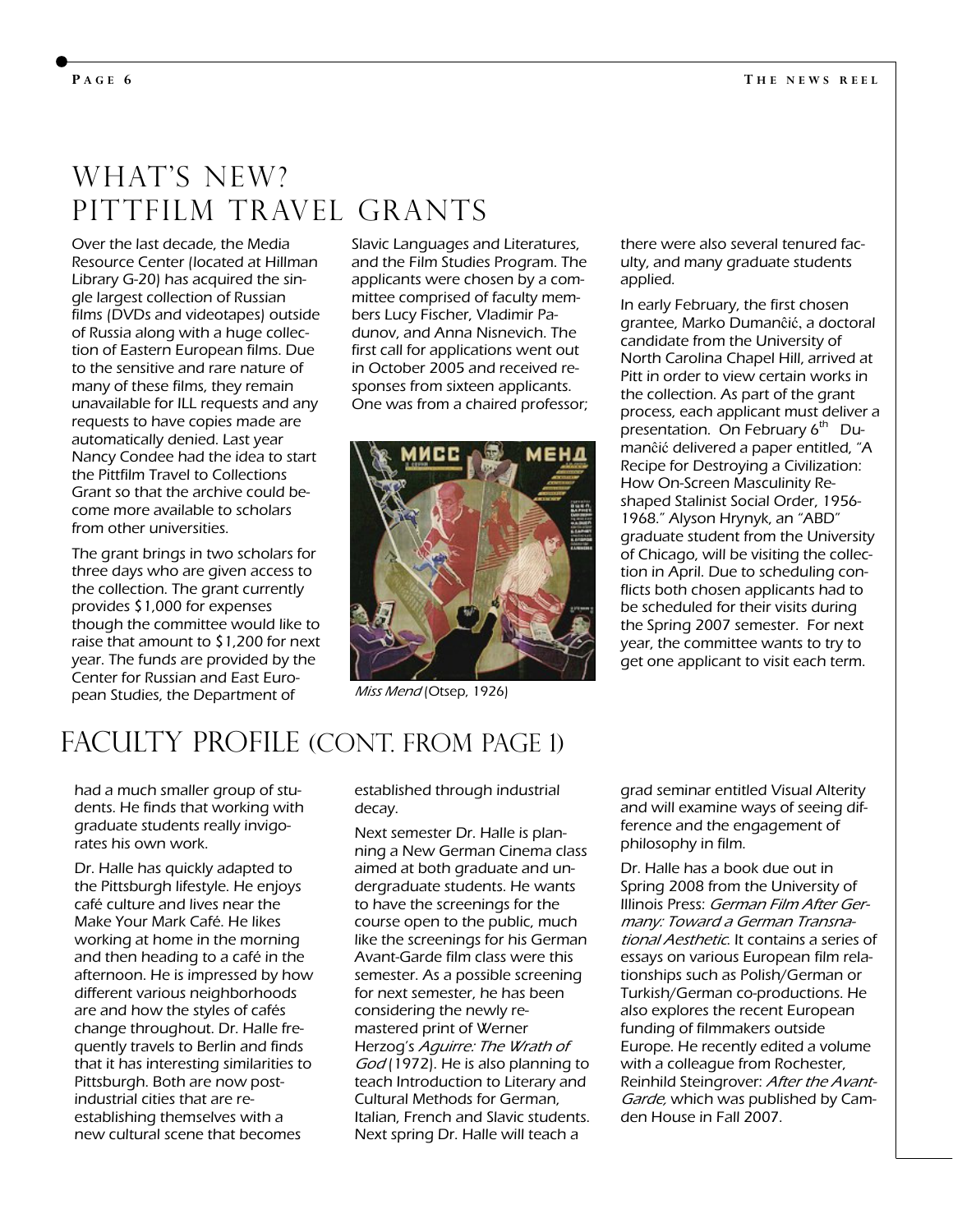### Our Higher Faculties

**Colin MacCabe** has been working with Isaac Julien on a film about the life of filmmaker Derek Jarman, which is currently at the editing stage. MacCabe also has his new book The Butcher Boy coming out in May, published by the Irish Film Institute and Cork University Press.

Lucy Fischer presented her work on Agnès Varda's film The Gleaners and I on two occasions: on a panel at the Society for Cinema and Media Studies (chaired by Christine Gledhill) and at a symposium on the Avant-Garde at Pitt (organized by colleague Randall Halle). She will also evaluate the Film Program at Brooklyn College (City University of New York) in May. She is currently

editing two books (on American Film and the Twenties and on Teaching Film) and is writing an essay on the film *Magnolia* for a book on cinema and gender edited by Krin Gabbard and William Luhr.

Terry Smith recently published The Architecture of Aftermath (Chicago: University of Chicago Press, 2006); "Creating Dangerously: Then and Now," in Okwui Enwezor ed., The Unhomely: Phantom Scenes in Global Society (Seville: Bienal Internacional de Arte Contemporáneo de Sevilla, 2006), also in a Spanish edition; "Art and Society: Multiple Modernities Then, Contemporaneity Now," in Pan Gongkai ed., Reflections: Chinese Modernities as Self-

Conscious Cultural Ventures (Hong Kong: Oxford University Press, 2006), Chinese and English, translated by Yanli Chen; "World Picturing in Contemporary Art: Iconogeographic Turning," Journal of the Art Association of Australia and New Zealand, vol. 6, no. 2 (2005) and vol.7, no. 1 (2006): 24-46. Smith also recently presented the following papers: Carnegie Mellon University, "Public Art in Conditions of Contemporaneity"; The Cooper Union, New York, "Indigenity and Architecture"; Professor Anthony Vidler, University of Ulster, Belfast, "Beyond Recognition: The Outer Limits of Artistic Creation and Critical Reception after September 11, 2001."

## Undergraduate internships (Cont. from page 2)

reinforced with firsthand observations while working on the production. His paper discussed general producers' concerns (e.g., locations and union vs. non-union shows), different department or job descriptions, and production accounting.

Sean Eisele worked on the Mysteries of Pittsburgh shoot as an assistant to the set design department. Within that department he was given such duties as to wire lamps, paint parts of sets, assemble structures during pre-production and was also able to work with the onset designer assembling additional pieces during the shoot.

Chelsea Jones, a sophomore in the program, currently interns for OnQ Magazine, which is the nightly news show aired by public television station WQED. As part of her duties she logs tapes, runs scripts, gets consent forms for interviews, assists producers on shoots (this semester she helped out on a live

show at Heinz Hall for the Bob O'Connor memorial event), updates monthly calendars, gets information for guests and viewers, and goes to the Friday meeting where the producers and contributors go over the segments that will air soon and brainstorm ideas for new segments. Chelsea, along with the other interns, will be working on an intern project that will result in a 5 minute segment for the show. They have their own shoot and editing time reserved for them.

Cara Spisak recently received a Second Unit Photographer credit for John Ratzenberger's Made in America, which airs on the Travel Channel. This past summer she worked at Darlow Smithson Productions in London in their development department. Before that she worked as a production intern at WQED for the show OnO Magazine. She went out on shoots, assisting where needed, and controlled the credit generator during the actual show while helping prepare any paperwork before any given show aired. Additionally, with the other production interns, Cara produced a five minute segment entitled "Banjos in the 'Burgh'". Cara also interned with New Perspective Productions as a production intern, where she was able to both produce a promotional video for the Greater Pittsburgh Literacy Council and work as a production assistant on a Comcast employee network show. Cara also worked on creating a documentary for the women's football team, the Pittsburgh Passion. There was a small group who shared the responsibilities of creating a documentary featuring the team. Cara's first internship was at Argentine Productions as a production intern. Now Cara, a senior, produces underwriting TV spots for WQED and has recently been accepted to multiple graduate schools in England: Bristol University, Royal Halloway University of London, Salford University, Kingston University and the University of East London.